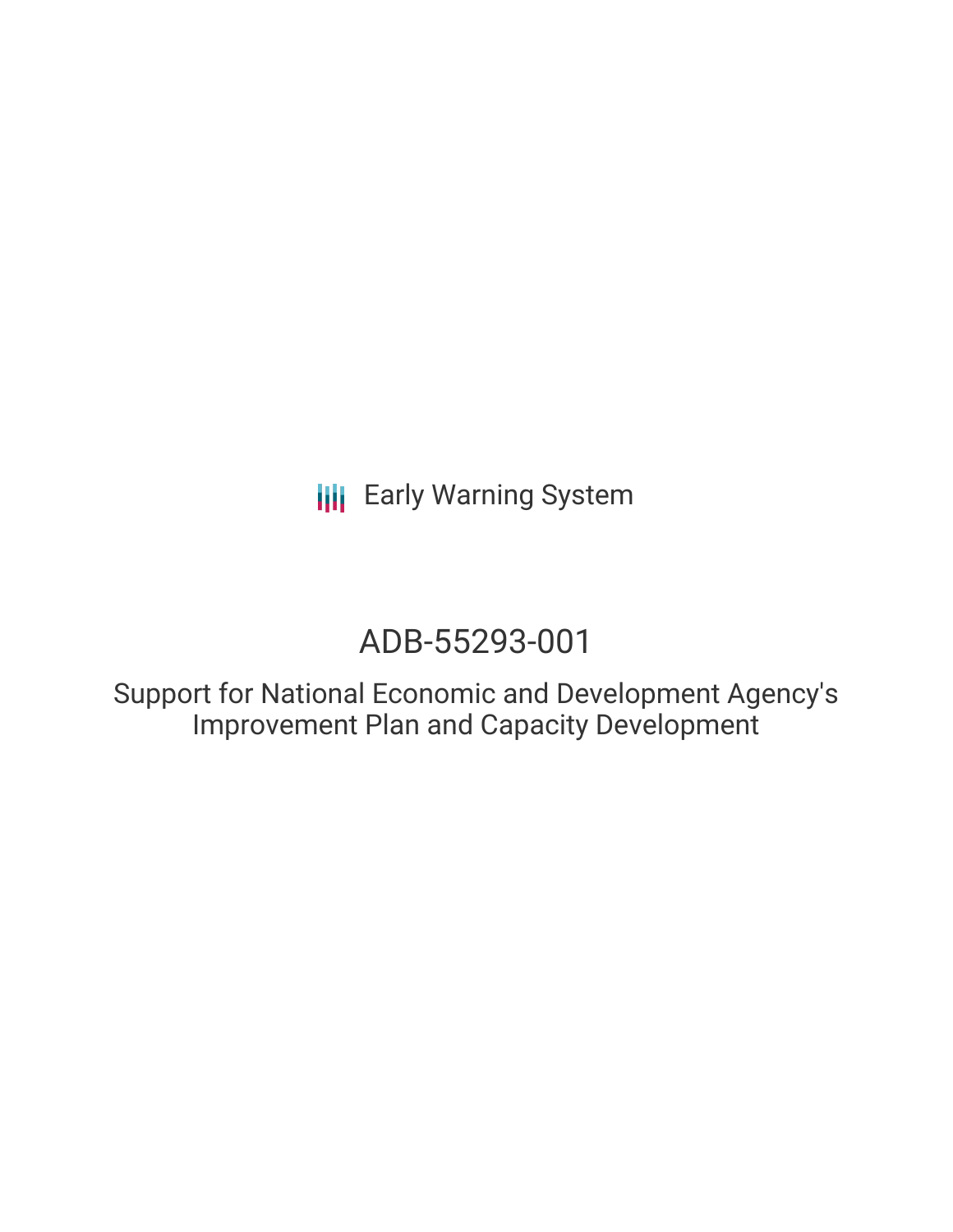

### Early Warning System ADB-55293-001

### **Quick Facts**

| <b>Countries</b>               | Philippines                                                     |
|--------------------------------|-----------------------------------------------------------------|
| <b>Specific Location</b>       | Nationwide                                                      |
| <b>Financial Institutions</b>  | Asian Development Bank (ADB)                                    |
| <b>Status</b>                  | Active                                                          |
| <b>Bank Risk Rating</b>        |                                                                 |
| <b>Voting Date</b>             | 2021-11-10                                                      |
| <b>Borrower</b>                | National Economic & Development Authority (as executing agency) |
| <b>Sectors</b>                 | <b>Technical Cooperation</b>                                    |
| <b>Investment Amount (USD)</b> | $$0.23$ million                                                 |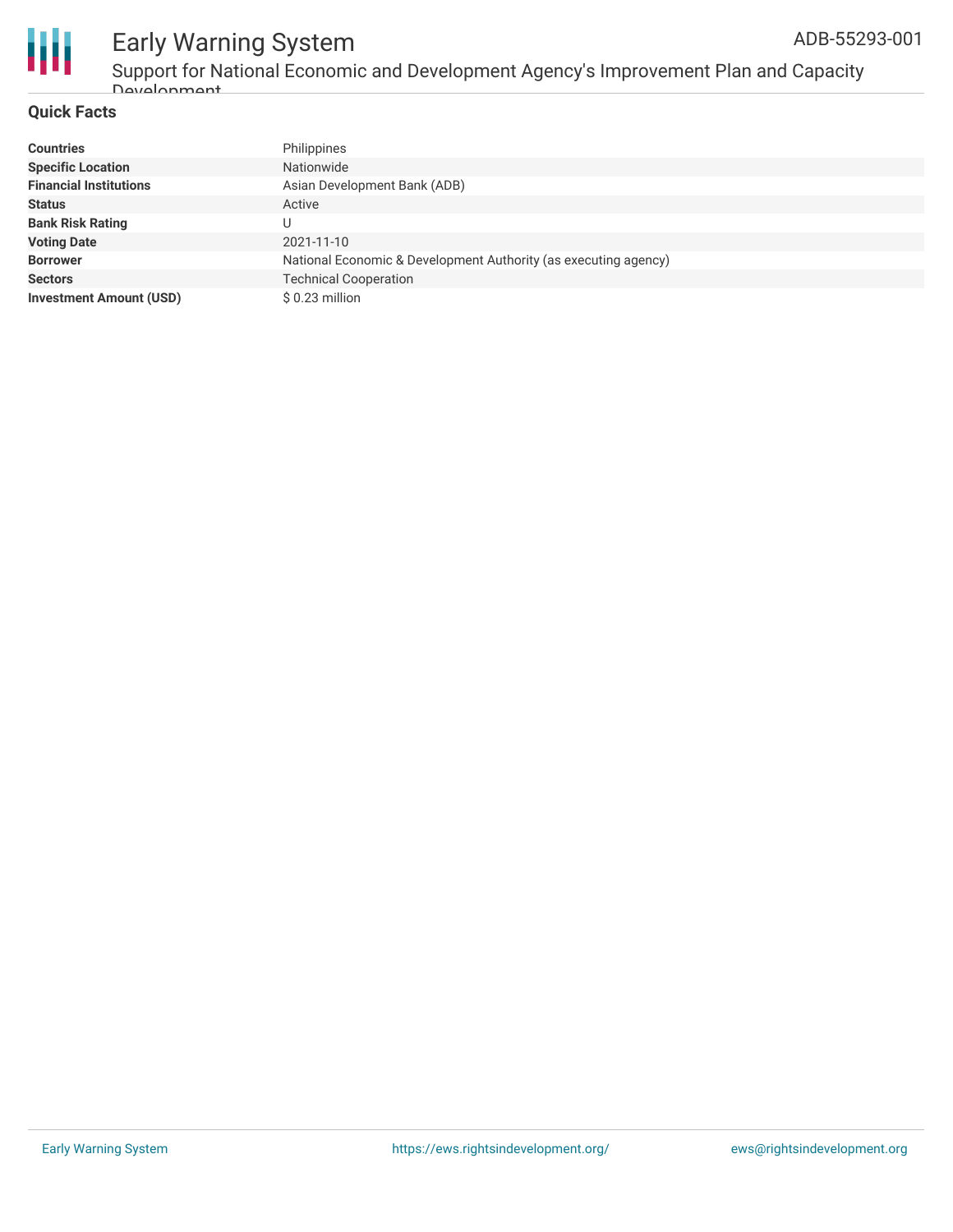

#### Early Warning System Support for National Economic and Development Agency's Improvement Plan and Capacity Development ADB-55293-001

### **Project Description**

According to bank's website, "the TA will provide policy advisory and knowledge support to assess NEDA's organizational structure and support the development of a strategy for change management and re-engineering internal business processes. This would include improving the business process for infrastructure development from infrastructure planning, approval, budget allotment, monitoring to evaluation. In capacity development, the TA would provide support to NEDA staff to enhance technical skills and knowledge in data science and analytics in application to evidence-based policy and program formulation, monitoring, and evaluating including for the economic recovery program". Also, "NEDA is urgently undertaking internal organizational reforms and capacity development to strengthen its institutional capacity and staff capabilities to formulate evidence-based policy reforms and programs and to effectively monitor and evaluate impact".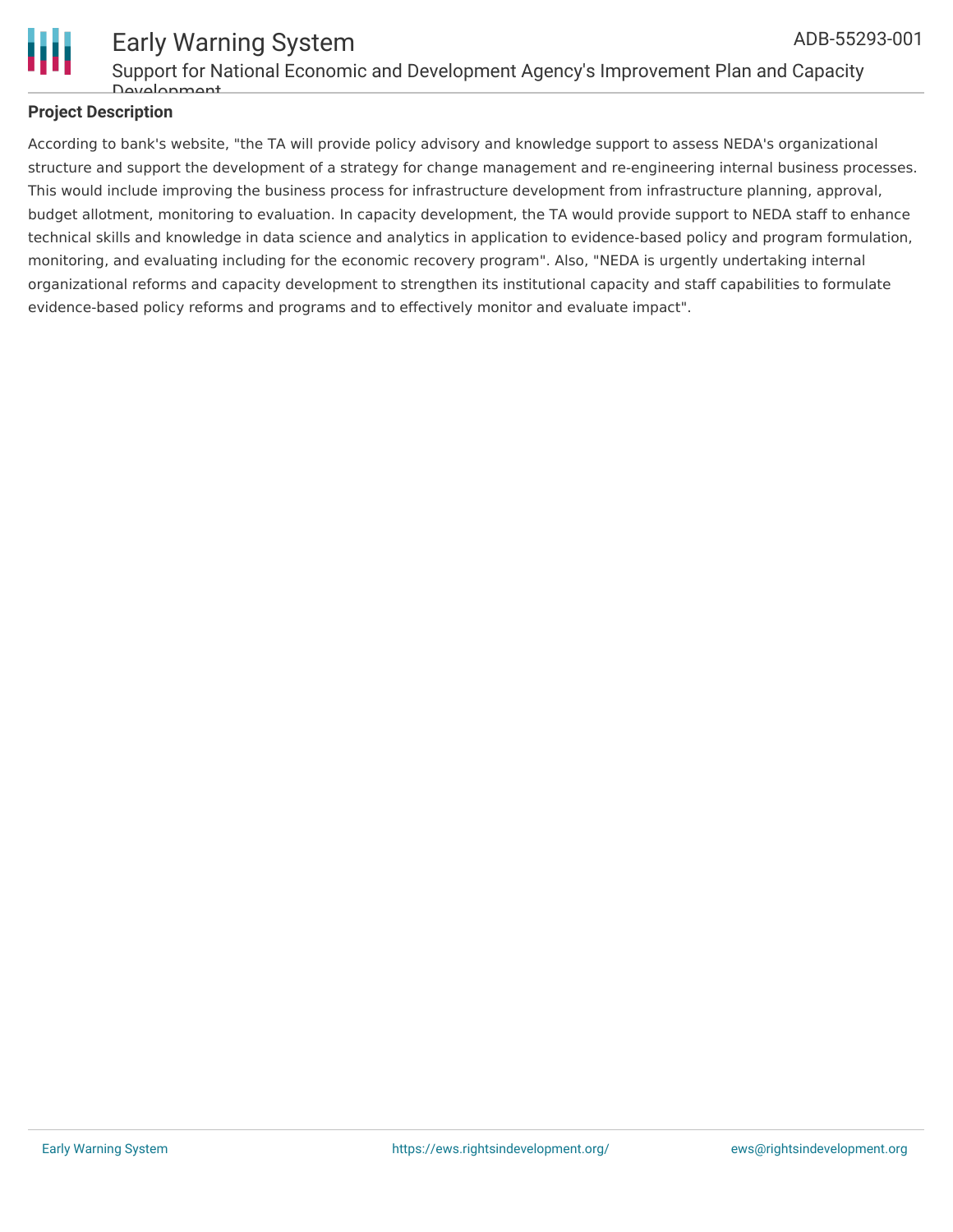

## Early Warning System

Support for National Economic and Development Agency's Improvement Plan and Capacity Development

### **Investment Description**

Asian Development Bank (ADB)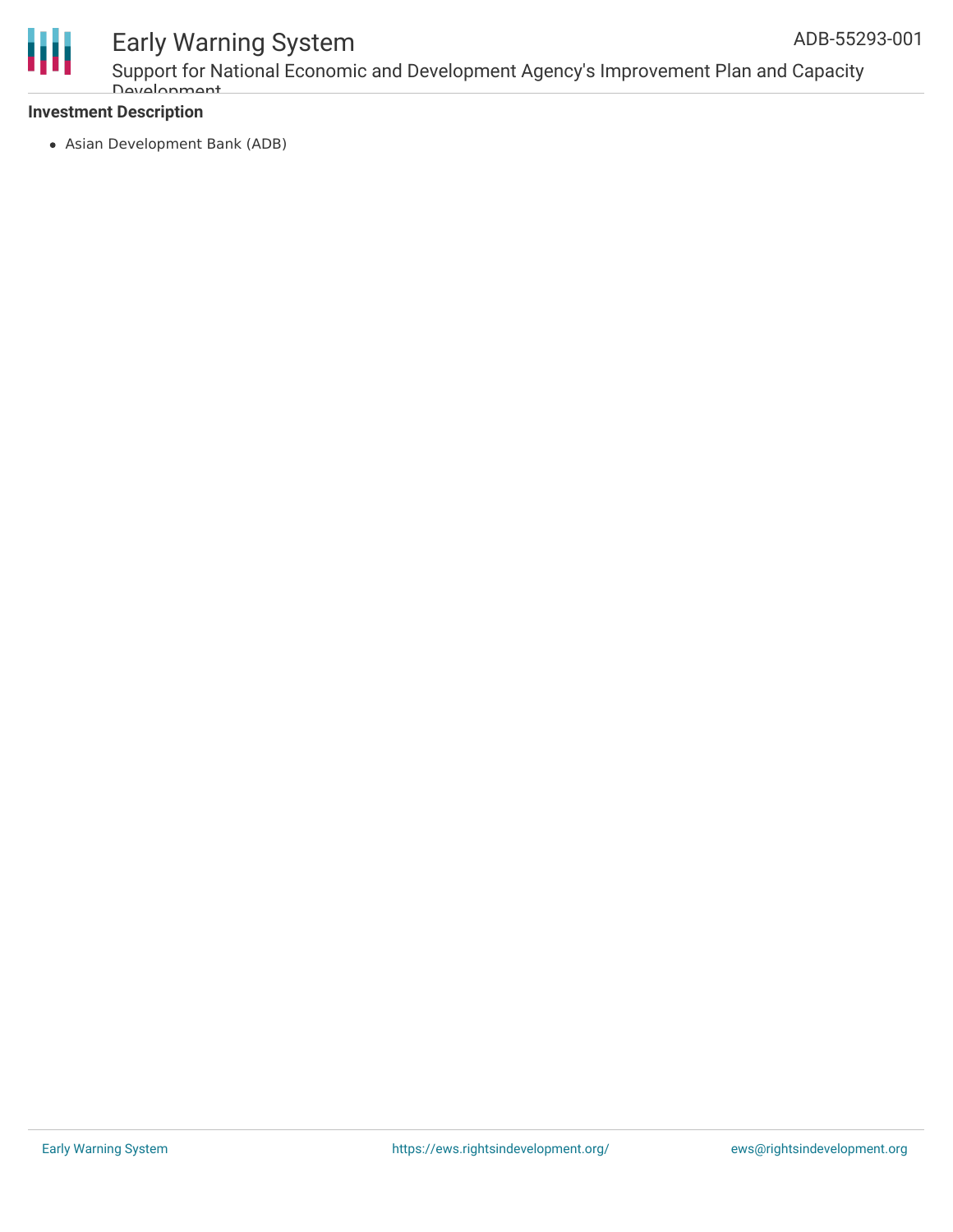

### Early Warning System

Support for National Economic and Development Agency's Improvement Plan and Capacity Development

### **Contact Information**

### **Lozano Astray, Maria Cristina**

Southeast Asia Department Philippines Country Office

### ACCESS TO INFORMATION

You can submit an information request for project information at: https://www.adb.org/forms/request-information-form

ADB has a two-stage appeals process for requesters who believe that ADB has denied their request for information in violation of its Access to Information Policy. You can learn more about filing an appeal at: https://www.adb.org/site/disclosure/appeals

#### ACCOUNTABILITY MECHANISM OF ADB

The Accountability Mechanism is an independent complaint mechanism and fact-finding body for people who believe they are likely to be, or have been, adversely affected by an Asian Development Bank-financed project. If you submit a complaint to the Accountability Mechanism, they may investigate to assess whether the Asian Development Bank is following its own policies and procedures for preventing harm to people or the environment. You can learn more about the Accountability Mechanism and how to file a complaint at: http://www.adb.org/site/accountability-mechanism/main.